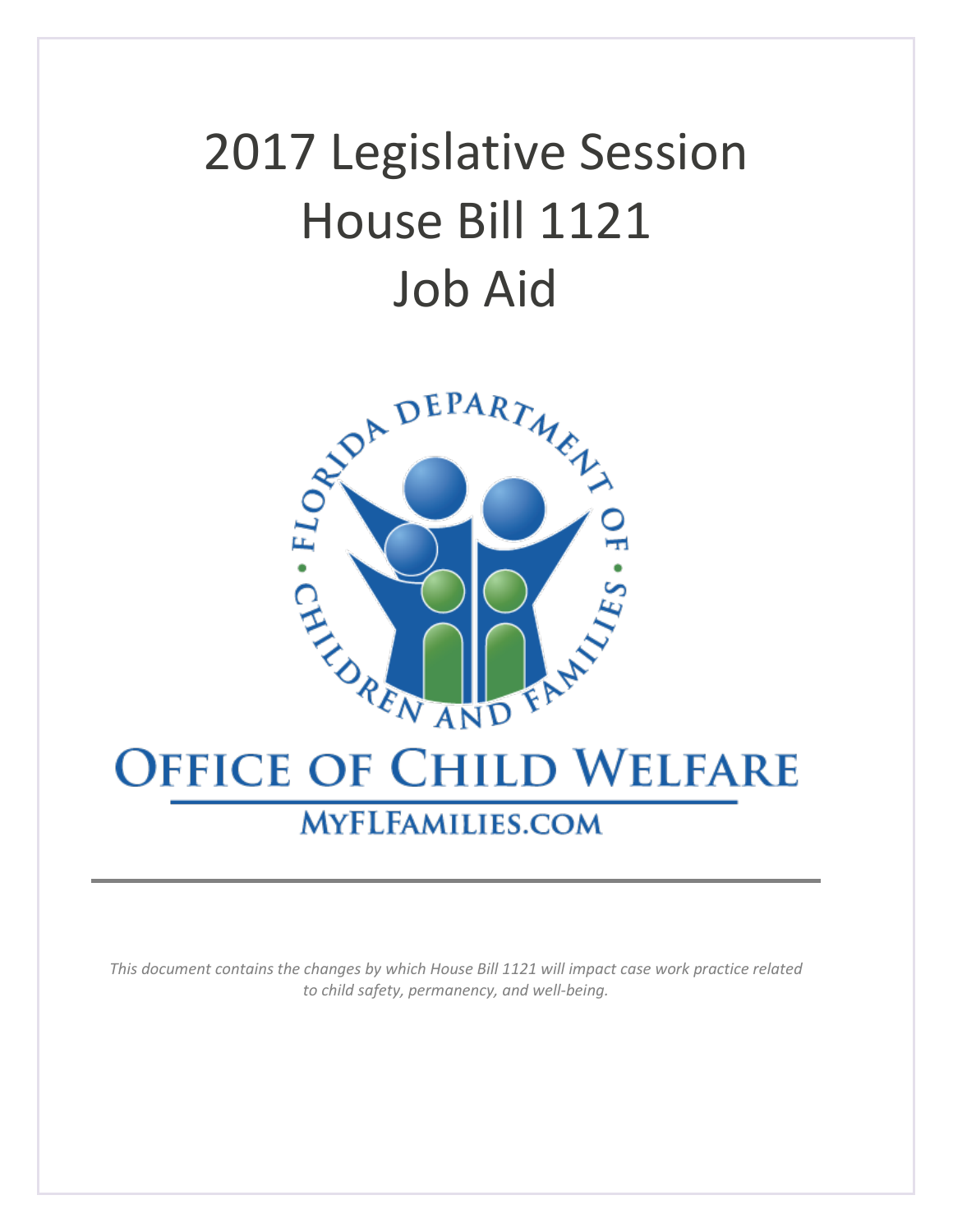# **Table of Contents**

| Substance Exposed Newborn Protection, Conditions for Return, In-Home Safety Plan 11 |  |
|-------------------------------------------------------------------------------------|--|
|                                                                                     |  |
|                                                                                     |  |
|                                                                                     |  |
|                                                                                     |  |
|                                                                                     |  |
|                                                                                     |  |

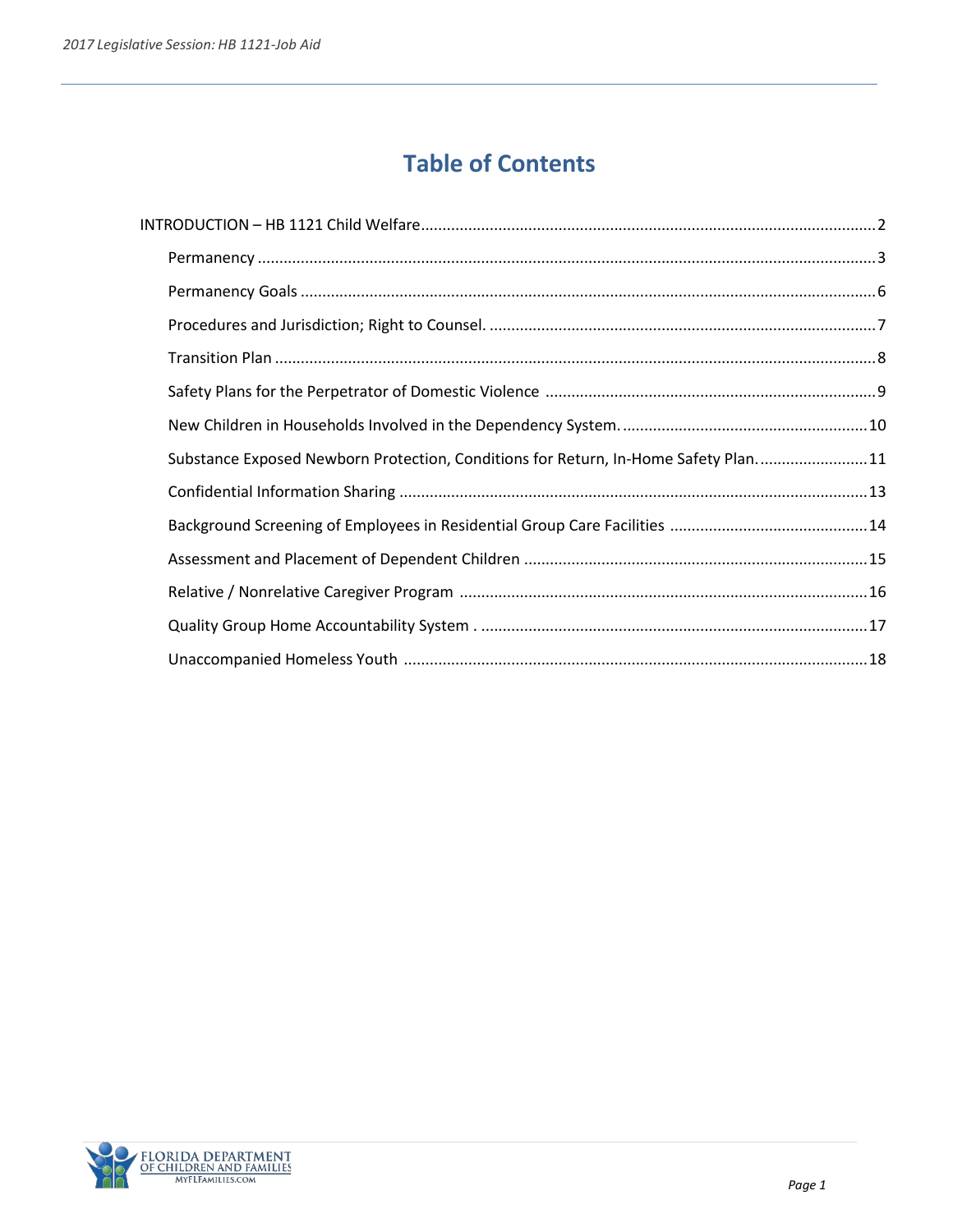# **INTRODUCTION**

# <span id="page-2-0"></span>**HB 1121 [Child Welfare](http://myfloridahouse.gov/Sections/Bills/billsdetail.aspx?BillId=59072&SessionId=83)**

Bill Sponsor: **[Representative](http://myfloridahouse.gov/Sections/Representatives/details.aspx?MemberId=4620&LegislativeTermId=87) Cyndi Stevenson** Effective Date: July 1, 2017 Chapter 2017-151, Laws of Florida

For additional information on the legislative session, bill actions, and more, please visit the below websites.

Florida House of Representatives: [www.myfloridahouse.gov](http://www.myfloridahouse.gov/)

Florida Senate: [www.flsenate.gov](http://www.flsenate.gov/)

Online Sunshine: [www.leg.state.fl.us](http://www.leg.state.fl.us/)

Florida Department of State, Laws of Florida:<http://laws.flrules.org/node>

Florida Governor Rick Scott: [www.flgov.com](http://www.flgov.com/)

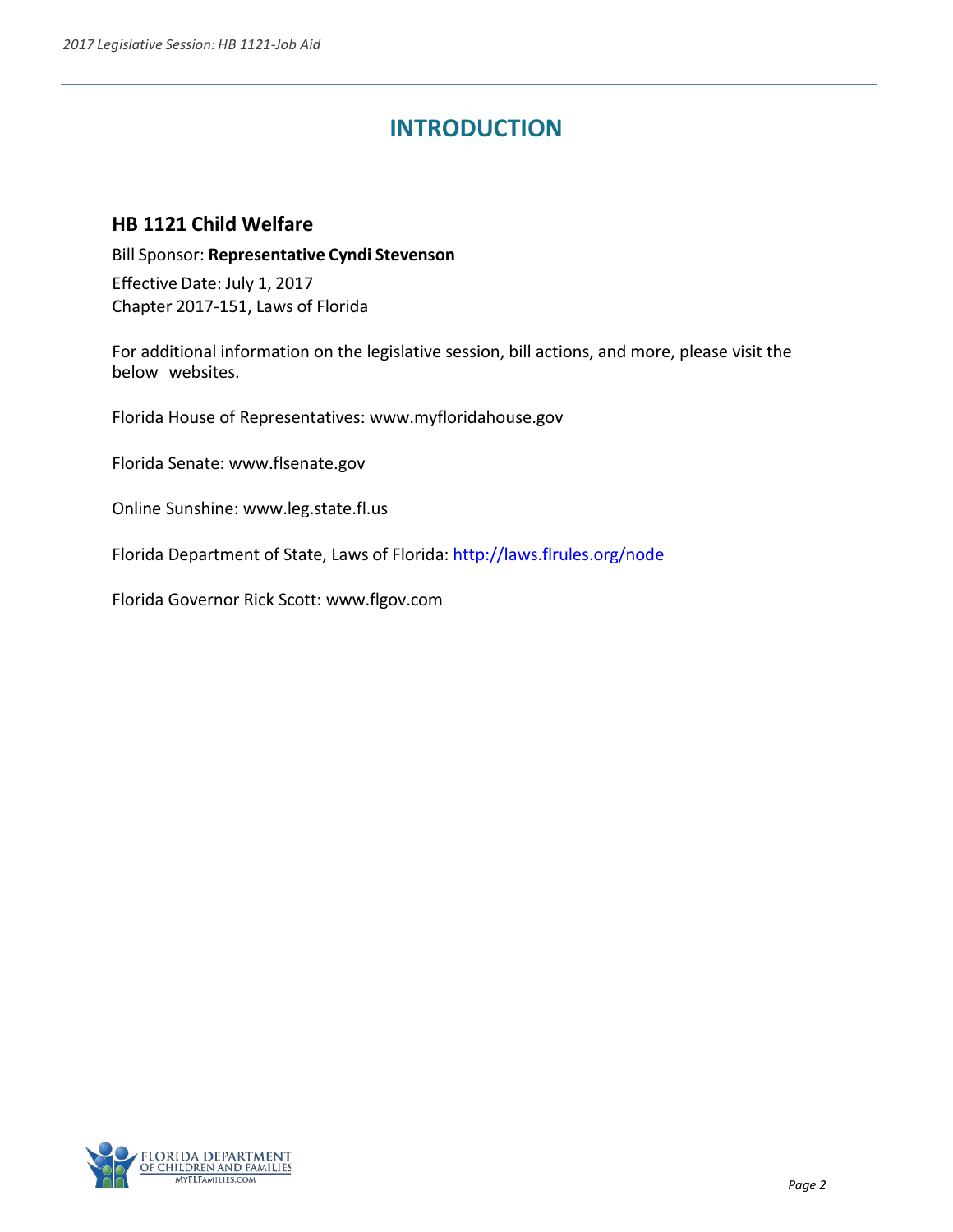# <span id="page-3-0"></span>**Permanency – ss. 39.01, 39.402, 39.503, 39.504, 39.507, 39.521(1)(a), 39.6221, 39.801, 39.803, 39.806, 39.811, F.S.**

#### **Issues:**

- In many dependency cases, paternity has not been established at the time the child comes into the court system. Chapter 39 previously did not require a trial court to make paternity determinations at the shelter hearing.
- Florida case law concerning paternity establishes principles based on if there is a legal father, yet Chapter 39 does not include the concept of a legal father.
- Chapter 39's explanation of what constitutes a diligent search did not leverage all resources, particularly the putative father registry.
- Chapter 39 required the Department to attempt to personally serve prospective parents with a termination of parental rights petition, even where paternity was never established and the prospective parent's identity or location was unknown after diligent search, which delayed permanency until personal service could be achieved.
- Chapter 39 permitted dependency proceedings and injunction proceedings regarding the same children to be heard by different judges.
- Case law established that children in certain areas of the state could be adjudicated dependent as to the first parent based upon evidence of a risk of harm, but cannot be adjudicated dependent as to the second parent unless actual harm is proven.
- Chapter 39's requirement that the Department file a predisposition study duplicated the Department's work already being performed to prepare the Family Functioning Assessment (FFA).
- The Fourth District Court of Appeal in T.B. v. Department of Children & Families, 189 So. 3d 150 (Fla. 4th DCA 2015), held that the provisions of s. 61.13001, F.S., which are intended to address parental relocation, apply to permanent guardianship placements. As a result, if a permanent guardian wishes to relocate more than 50 miles from his/her current residence, the guardian must either obtain the parents' agreement to the relocation or file with the circuit court a petition to relocate and potentially present his/her case at a hearing.
- Chapter 39 permitted a parent's rights to be terminated if on three or more occasions the child or another child had been placed in out-of-home care pursuant to Florida law, but did not permit termination based upon the parent's behavior outside of Florida.
- Chapter 39 limited the grounds upon which the Department could terminate the rights of one parent, but not the other, and those grounds did not include where the parent has been designated a sexual predator.

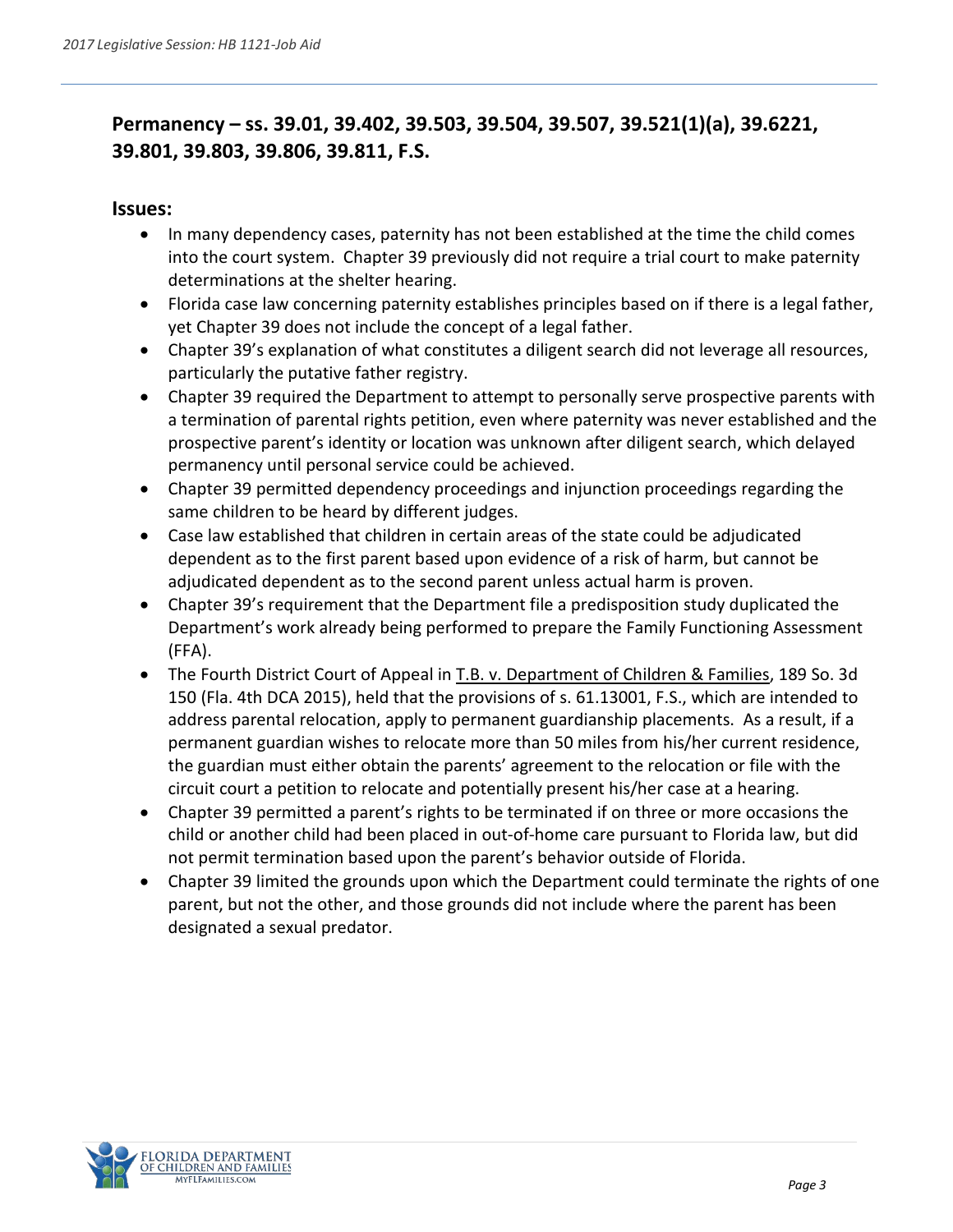#### **Changes:**

- Expedites permanency for children by requiring the court to inquire about paternity at the shelter hearing, which will enable the Department to identify and locate the father earlier in the legal process.
- Defines legal father.
- More clearly defines diligent search in trying to locate a parent, including a search of the putative father registry.
- Permits the court to proceed without further notice if a diligent search fails to identify and locate a parent or prospective parent.
- Requires a judge who is involved in a pending dependency proceeding to also hear an injunction proceeding regarding the same child.
- Permits a judge who is considering an injunction petition to enter an injunction based on the sworn petition and affidavits if the offender cannot be located after a diligent search. The diligent search affidavit must be filed.
- Permits the trial court at a hearing on a final injunction to hear all relevant evidence, even if it would not be competent at an adjudicatory hearing.
- Permits a court to supplement its adjudication based upon allegations against a later found second parent if that parent abused, abandoned, or neglected the child or engaged in conduct that placed the child at substantial risk of imminent abuse, abandonment, or neglect.
- Provides the court is not required to conduct an evidentiary hearing for the second parent in order to supplement the adjudicatory order, disposition order, or case plan if the requirements of s. 39.506(3) or (5), F.S., are satisfied.
- Modifies s. 39.521(1)(a), F.S., to require the Department to file and serve a Case Plan and Family Functioning Assessment (FFA):
	- Not less than 72 hours before the disposition hearing if the disposition hearing occurs on or after the 60<sup>th</sup> day after the child was placed in out-of-home care.
	- Not less than 72 hours before the Case Plan acceptance hearing if the disposition hearing occurs before the 60th day after the child was placed in out-of-home care and a Case Plan has not been submitted or the court does not approve the Case Plan at the disposition hearing. The Case Plan acceptance hearing must then occur within 30 days after the disposition hearing.
- Clarifies that Chapter 39 permanent guardianships are not subject to the requirements of s. 61.13001, F.S.
- Provides judges with discretion to terminate parental rights of a sexual predator without terminating the rights of the other parent.
- Provides the Department discretion to seek termination of parental rights when a child has been placed in out-of-home care in any jurisdiction three or more times.

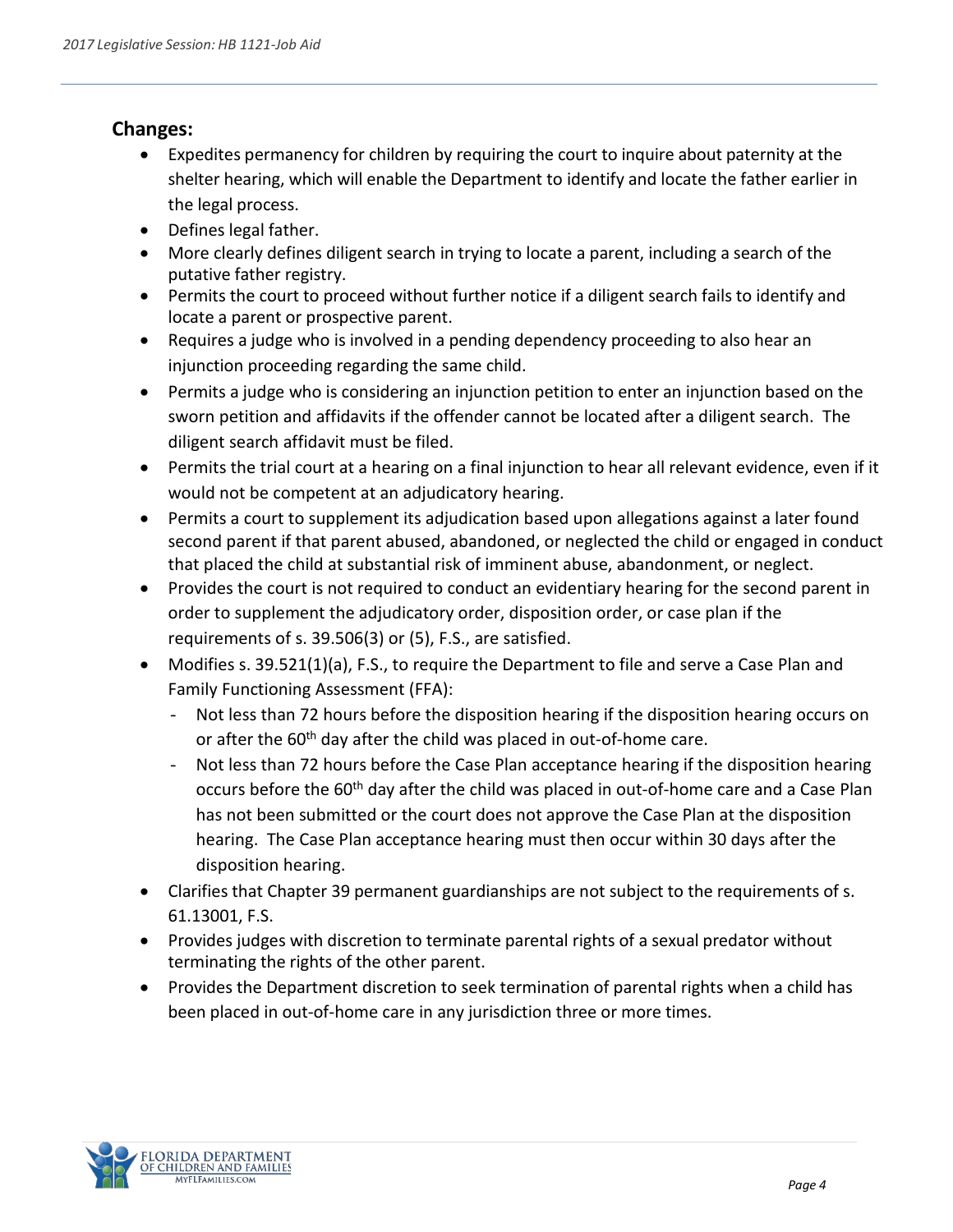#### **Who This Impacts:**

• Child Protective Investigations, Case Management, Children's Legal Services, and the Judiciary

#### **Next Steps:**

- Courts are required to perform paternity inquiries at shelter hearings.
- Child Welfare Professionals must expand their diligent search efforts consistent with the new statutory requirements.
- CLS Attorneys shall seek orders from the court to relieve the Department from further service when a diligent search fails to identify and locate a parent or prospective parent.
- The Department will no longer be submitting Predisposition Studies for the court to use at disposition; instead, the Department must file the Family Functioning Assessment (FFA) and it must include the information outlined in s. 39.521(1)(g)2, F.S.

The following changes are made to align policy to statutory changes and new provisions enacted by the Florida Legislature in 2017.

#### **Chapter 4, Completing the Family Functioning Assessment (Engagement Standards for Exploration)** has been revised to:

- Ensure that requirements for the FFA-Ongoing contain sufficient information to replace the Predisposition Study which has been eliminated as a requirement in s.  $39.521(1)(g)2$ , F.S.
- Add new requirements for filing the Family Functioning Assessment with the Case Plan.
- Add new timeframes for submission of Case Plans to the dependency court.
- Modify the chapter title to clarify that this chapter is about completing the FFA-Ongoing.

**Contact:** Stephanie Zimmerman, CLS, [Stephanie.Zimmerman@myflfamilies.com,](mailto:Stephanie.Zimmerman@myflfamilies.com) 850-443-6273

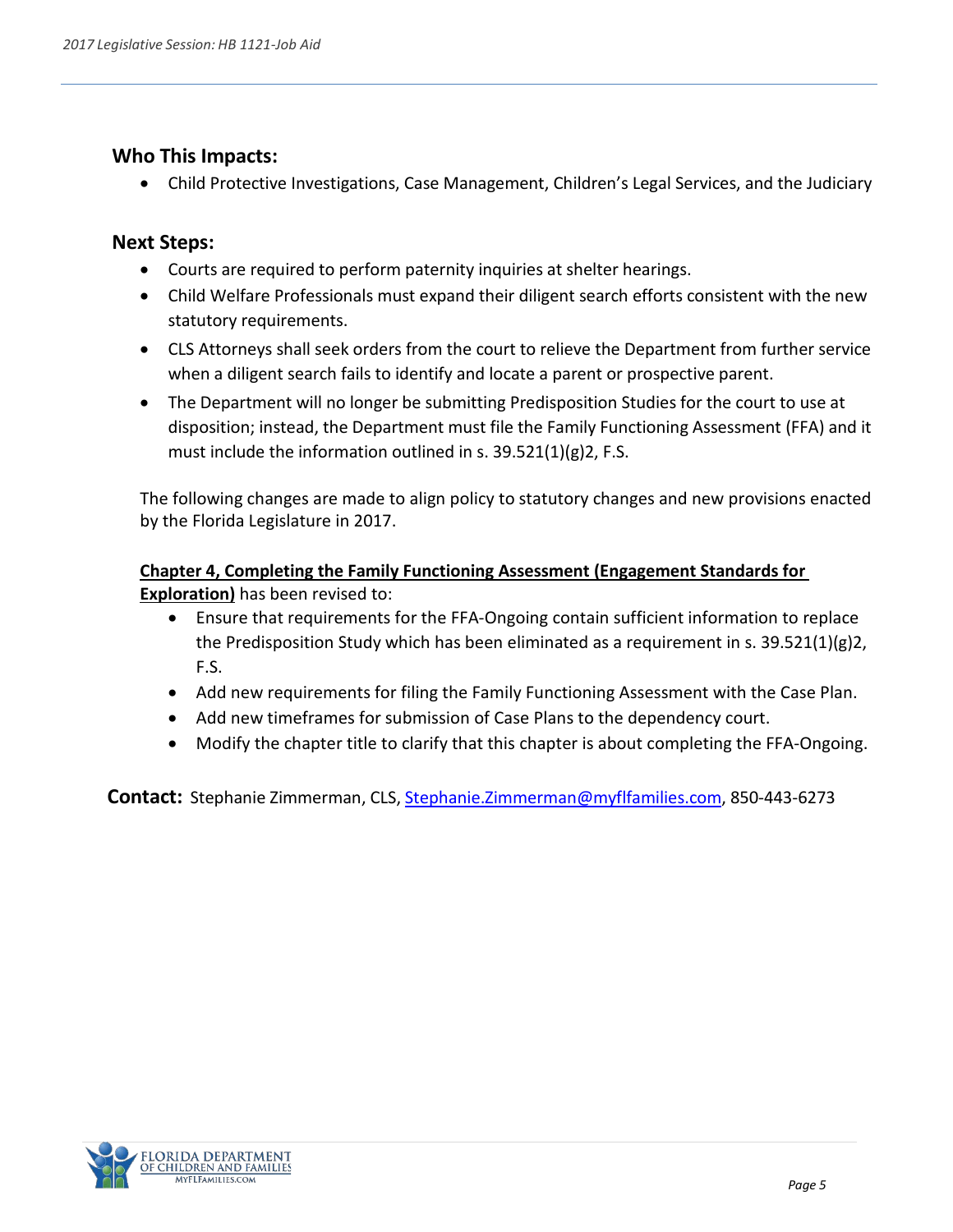# <span id="page-6-0"></span>**Permanency Goals – s. 39.621(2), F.S.**

#### **Issue:**

• "Maintain and strengthen" as a permanency goal.

#### **Changes:**

- Allows the use of "maintain and strengthen" as a permanency goal under the following conditions:
	- a. A child has not been removed and remains in the care of a parent even when adjudication has been withheld.
	- b. A child has been placed with a non-removal parent.
	- c. A child has been removed and subsequently reunified with the removal parent.

#### **Who This Impacts:**

• Child Protective Investigations, Case Management, Children's Legal Services, and the Judiciary

#### **Next Steps:**

The following changes are made to align policy to statutory changes and new provisions enacted by the Florida Legislature in 2017.

#### **CFOP 170-9, Family Assessment and Case Planning**

#### **Chapter 5, Case Planning to Support Family Change** has been revised to:

• Add permanency goal choices (moved from Chapter 4 and aligned with new language).

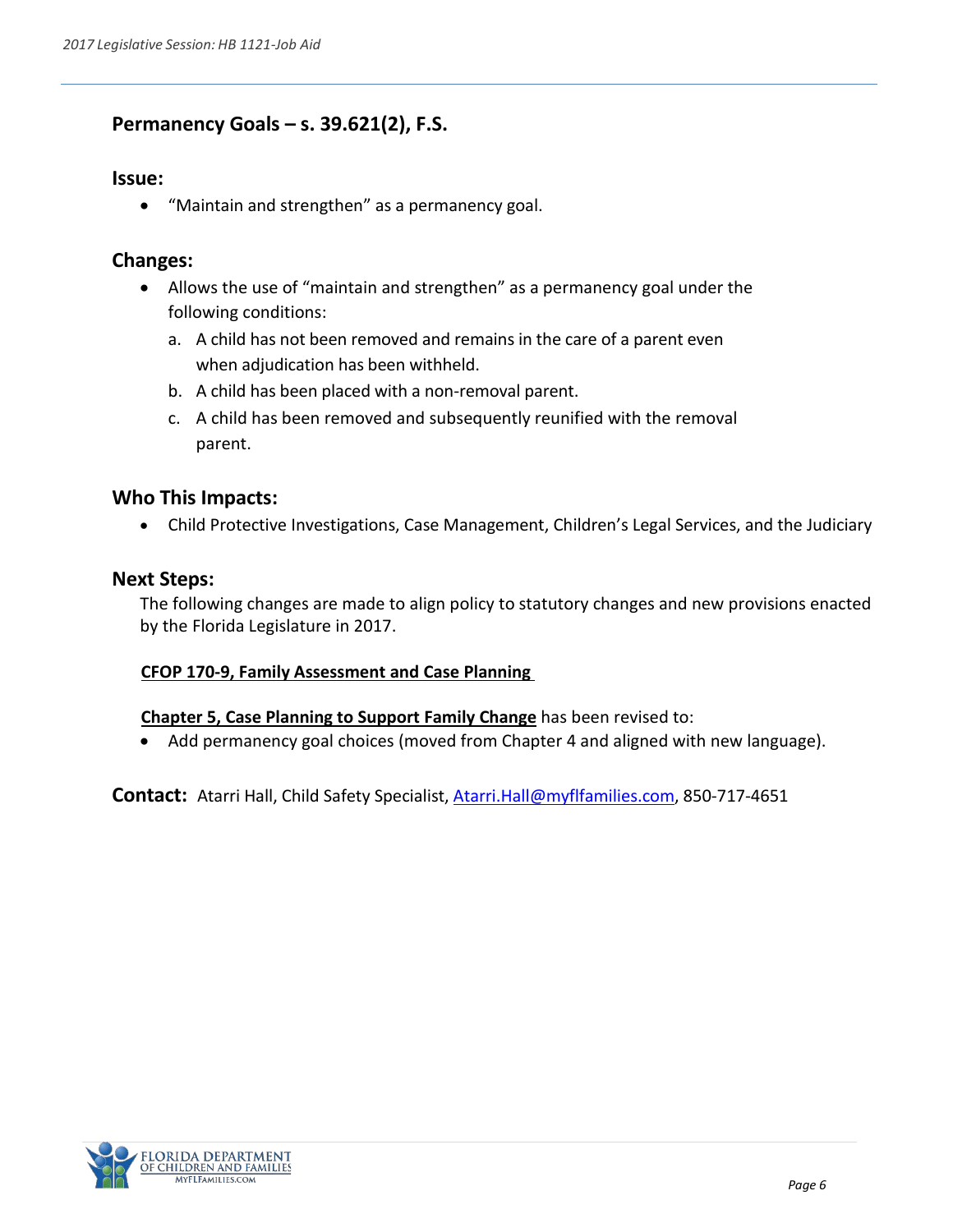# <span id="page-7-0"></span>**Procedures and Jurisdiction; Right to Counsel. – s. 39.013(2), F.S.**

#### **Issue:**

• Extended jurisdiction for a young adult with a disability.

#### **Changes:**

• Language was amended to include the retention of jurisdiction for a child until he/she reaches 22 years of age if the child has a disability.

#### **Who This Impacts:**

• Youth in care, Community-Based Care Lead Agencies, Case Management Organizations, Children's Legal Services, and those providing Independent Living Services

#### **Next Steps:**

- There should be minimal effect as this language has codified our current practice as referenced in s. 39.6251, F.S., regarding Extended Foster Care.
- No additional steps should be needed.

**Contact:** Brandie McCabe, Independent Living Specialist, [Brandie.McCabe@myflfamilies.com,](mailto:Brandie.McCabe@myflfamilies.com) 850- 717-4218 Office, 850-491-0204 Mobile

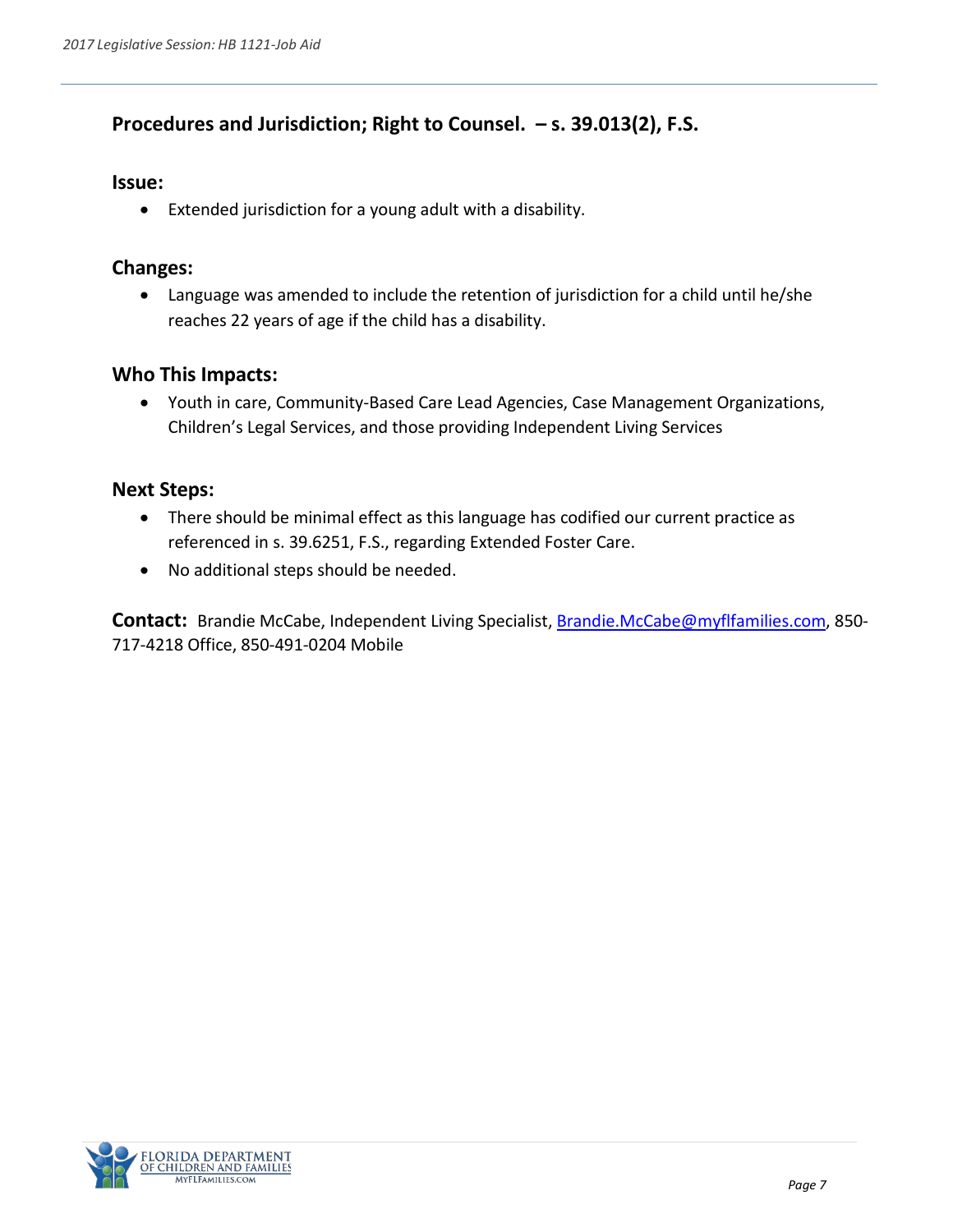# <span id="page-8-0"></span>**Transition Plan, s. 39.6035(4), F.S.**

#### **Issue:**

• Transition Plans for 17 year olds.

### **Changes:**

• Transition Plans must be developed and approved by the court before the youth's 18<sup>th</sup> birthday. The plans must be attached to the Case Plan and updated before each judicial review.

### **Who This Impacts:**

• Youth in care, Community-Based Care Lead Agencies, Case Management Organizations, Children's Legal Services, and those providing Independent Living Services

#### **Next Steps:**

- Case Managers will need to ensure that Transition Plans are developed for all 17 year olds in care, regardless of their placement and their eligibility for Independent Living Services.
- Community-Based Care Lead Agencies and Case Management Organizations should work together to identify specific staff responsible for coordinating and completing the plan. All staff involved with the youth should be familiar with the requirements of ss. 39.6035 and 39.701, F.S., as they should be willing to participate in the planning process.

The following changes are made to align policy to statutory changes and new provisions enacted by the Florida Legislature in 2017.

#### **CFOP 170-9, Family Assessment and Case Planning**

Chapter 5, Case Planning to Support Family Change has been revised to:

Add the requirement for Transition Plan approval by the court before a youth's  $18<sup>th</sup>$ birthday.

**Contact:** Brandie McCabe, Independent Living Specialist, [Brandie.McCabe@myflfamilies.com,](mailto:Brandie.McCabe@myflfamilies.com) 850- 717-4218 Office, 850-491-0204 Mobile

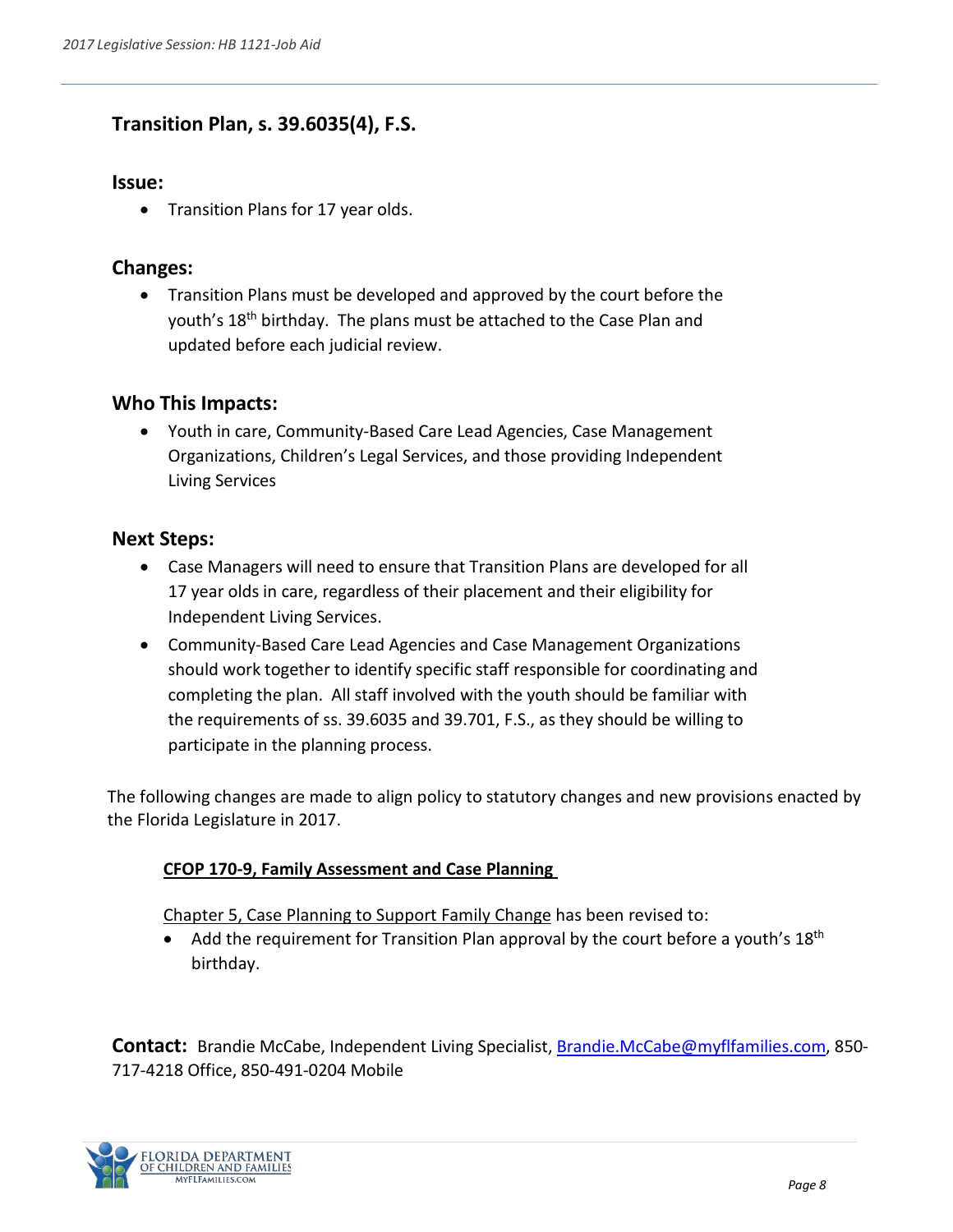# <span id="page-9-0"></span>**Safety Plans for the Perpetrator of Domestic Violence – s. 39.301(9)(a)6.a., F.S.**

#### **Issue:**

• Section 39.301(9)(a), F.S., contemplated that a Child Protective Investigator shall implement a separate Safety Plan for the perpetrator of domestic violence and shall seek issuance of an injunction authorized by s. 39.504, F.S., if the perpetrator is not the parent, guardian, or legal custodian even if the perpetrator cannot be located to implement the separate Safety Plan.

#### **Changes:**

- A Child Protective Investigator shall implement a separate Safety Plan against a perpetrator of domestic violence only if the investigator is able to locate the perpetrator.
- Requires the Child Protective Investigator to use reasonable efforts in trying to locate the perpetrator of domestic violence in developing and implementing a separate Safety Plan.
- Provides a definition of reasonable efforts.
- A Child Protective Investigator does not need to seek an injunction authorized by s.39.504, F.S., if the Department intends to file a shelter petition or dependency petition that will assert allegations against the perpetrator as a parent of a child in the home.

#### **Who This Impacts:**

• Child Protective Investigations, Case Management, Children's Legal Services, and the Judiciary

#### **Next Steps:**

The following changes are made to align policy to statutory changes and new provisions enacted by the Florida Legislature in 2017.

#### **CFOP 170-7, Safety Planning and Management**

Chapter 4, Safety Plans When There is Intimate Partner Violence has been revised to:

- Add requirements for conducting a diligent search for a perpetrator of intimate partner violence.
- Add requirements for ending a diligent search when the perpetrator cannot be located.

#### **CFOP 170-1, Child Welfare Practice Model**

Chapter 14, Completing a Diligent Search or Diligent Efforts to Locate has been created to align with current diligent search requirements in s. 39.503, F.S. Chapter 14 replaces HRS Operating Procedure 175-22 published June 14, 1996. The revisions in the policy include the following:

- Updated diligent search requirements to include perpetrators of domestic violence.
- Added hyperlinks to relevant search resources.
- Added hyperlinks to FSFN resources for creating legal documentation in FSFN.
- Added appendices to support the diligent search process.

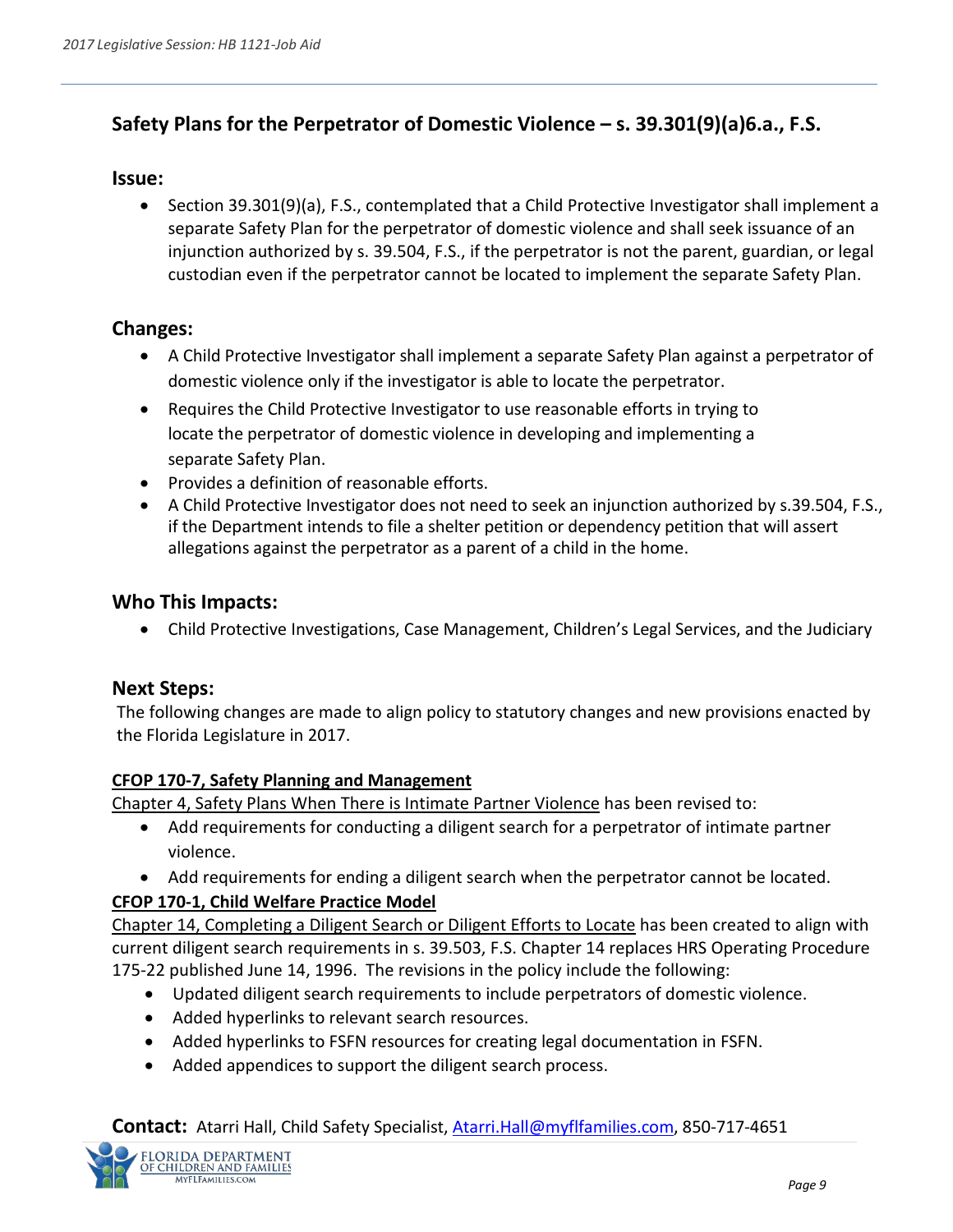# <span id="page-10-0"></span>**New Children in Households Involved in the Dependency System – s. 39.301(23), F.S.**

#### **Issue:**

• The addition of children to the Family Functioning Assessment. This impacts children who move into the home and children born into the family while under investigation or into the home that is under court jurisdiction.

#### **Changes:**

- Requires the Department to add any new children born into a family, or who move into a home under investigation or receiving ongoing services, to be added to the Family Functioning Assessment to ensure an assessment of the child's safety in the home.
- Requires a Case Manager to complete the assessment at least 30 days before a child is expected to be born or move into a home, or within 72 hours of the Department learning of the pregnancy or addition if the child is expected to be born or to move into the home in less than 30 days.
- Requires notice to the court for families under court jurisdiction of the new children within the home. Requires the assessment to be filed with the court.
- Requires that after the child is born or a child moves into the home a Progress Update must be completed and also filed with the court.
- Permits the judiciary to conduct a hearing regarding the new child.

#### **Who This Impacts:**

• Child Protective Investigations, Case Management, Children's Legal Services, and the Judiciary

#### **Next Steps:**

The following changes are made to align policy to statutory changes and new provisions enacted by the Florida Legislature in 2017.

#### **CFOP 170-1, Child Welfare Practice Model**

Chapter 9, Newborns or Other New Children in Households with Active Investigation or Ongoing Services has been revised to:

- Added s. 39.301(23), F.S, requirements for a new child in a home under investigation or ongoing services case and assessing the child's safety.
- Modify timeframes to align with s. 39.701(h)(1), F.S., requirements for completing a pre-birth assessment or a new child assessment.

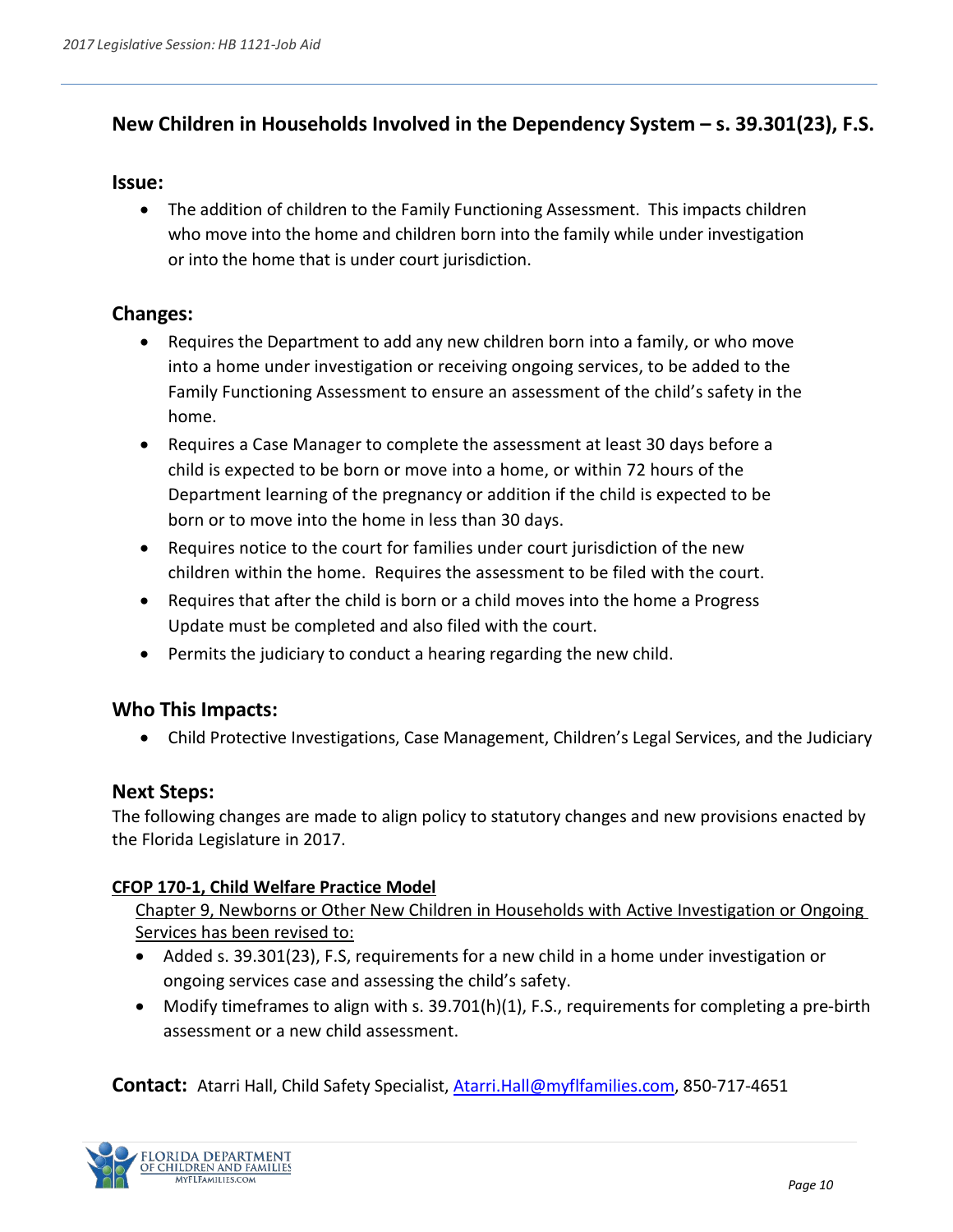# <span id="page-11-0"></span>**Substance Exposed Newborn Protection, Conditions for Return, In-Home Safety Plan – s. 39.521(1)(c)1, F.S.**

#### **Issue:**

• Establishes requirements for cases with substance exposed newborns and codifies Conditions for Return and the use of In-Home Safety Plans into law.

#### **Changes:**

#### **Substance Exposed Newborns**

- Requires a parent to be assessed for substance abuse and complete necessary treatment and services when there is evidence of harm to a child as a result of substance abuse.
- Requires the Department to establish a shared family care residential services pilot program to serve substance-exposed newborns and their families through a contract with a lead agency or a private entity in which an entire family in need is temporarily placed in the home of a family who is trained to mentor and support the biological parents as they develop caring skills and supports necessary for independent living. The pilot program includes an appropriation of \$250,000 nonrecurring general revenue funding.
- Requires the Department to specify services that must be made available to newborns and their families through this pilot program.

#### **Conditions for Return**

- Aligns statute with the current Child Welfare Practice Model, including Conditions for Return and Family Functioning Assessments.
- Changes the requirements of the Predisposition Study to be inclusive of information obtained in the Family Functioning Assessment.
- Authorizes the court to allow a child to remain at home with an In-Home Safety Plan or to be returned home with an In-Home Safety Plan if Conditions for Return have been met.
- Requires the Department to supervise the placement of a child after reunification for at least six months with each parent or legal custodian from whom the child was removed.
- Requires the reasonable preference of the child to be considered in placing a child in out-of-home care when the court deems the child has the capacity to express a preference.

#### **Who This Impacts:**

• Child Protective Investigations, Case Management, Children's Legal Services, and the Judiciary

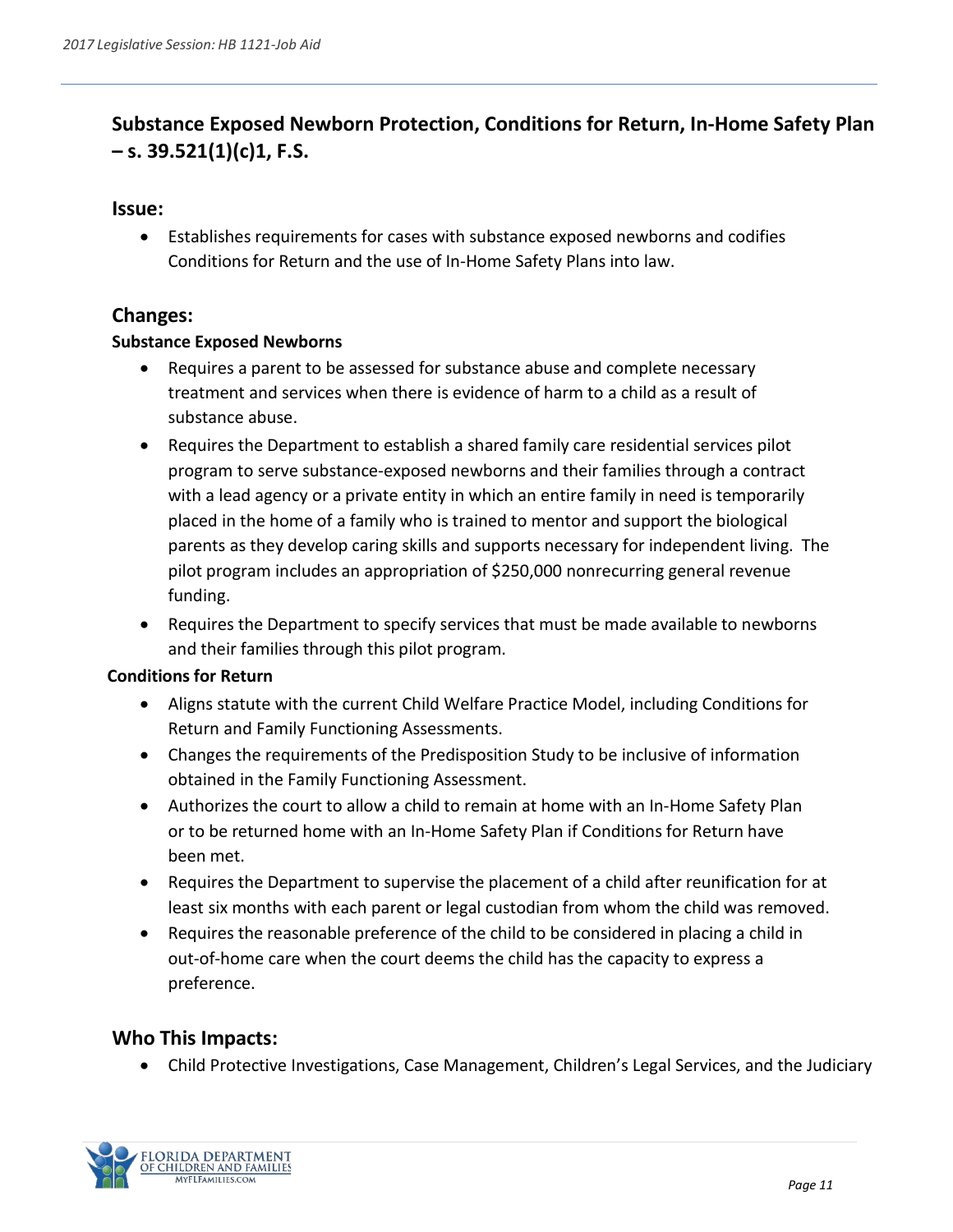#### **Next Steps:**

The following changes are made to align policy to statutory changes and new provisions enacted by the Florida Legislature in 2017.

#### **CFOP 170-7, Safety Planning and Management**

Chapter 7, Implement Reunification and Post-Placement Supervision has been revised to:

- Added s. 39.521(1)(c)1, F.S., for revised requirements for achieving reunification when Conditions for Return have been met and an In-Home Safety Plan can be provided.
- Add language about the reunification not endangering the child's physical, mental, and emotional health.
- Add language about the need to provide six months of post-placement supervision for each of the parents from whom the child was removed.

#### **CFOP 170-9, Family Assessment and Case Planning**

Chapter 3, Assessment of Child Functioning has been revised to:

- Add requirements for the comprehensive assessment information to be gathered for a child that needs an out-of-home placement.
- Add requirements for learning about and documenting a child's placement preference.
- Add requirements for conducting a multidisciplinary team staffing to review information known and to choose the most appropriate placement.

Chapter 4, Completing the Family Functioning Assessment (Engagement Standards for Exploration) has been revised to:

- Ensure that requirements for the FFA-Ongoing contain sufficient information to replace the Predisposition Study which has been eliminated as a requirement in s.  $39.521(1)(g)2$ , F.S.
- Add new requirements for filing the Family Functioning Assessment with the Case Plan.
- Add new timeframes for submission of Case Plans to dependency court.
- Modify chapter title to clarify that this chapter is about completing the FFA-Ongoing.

Chapter 5, Case Planning to Support Family Change has been revised to:

- Add permanency goal choices (moved from Chapter 4 and aligned with new language).
- Add the requirement for the Case Plan to include a substance abuse disorder evaluation and participation in services recommended for any parent responsible for substance misuse or a substance exposed newborn.
- Add the requirement for Transition Plan approval by the court before a youth's  $18<sup>th</sup>$  birthday.

<span id="page-12-0"></span>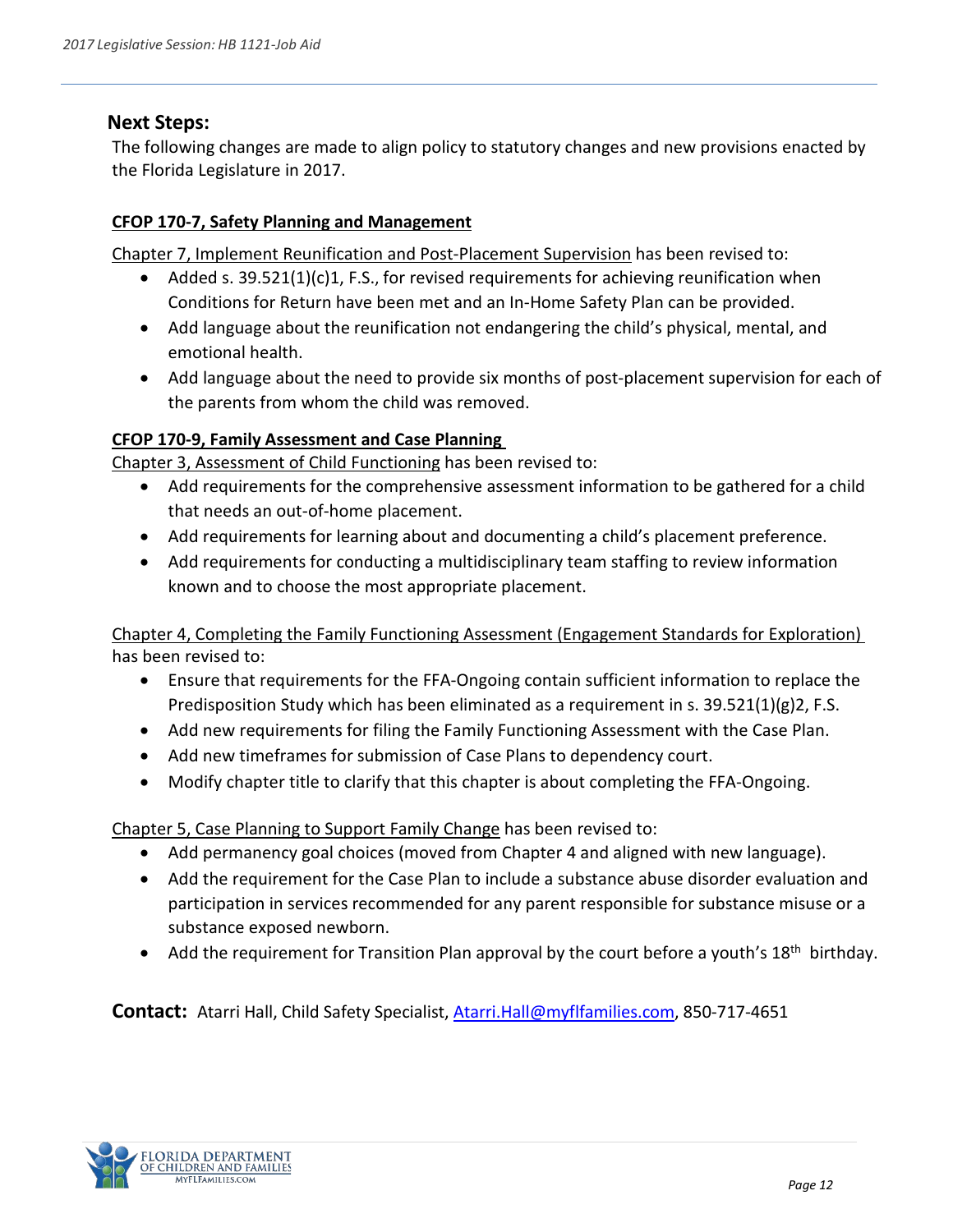### **Confidential Information Sharing – s. 39.6011, F.S.**

#### **Issue:**

• Release of Investigations and Confidentiality of Case Planning Conferences.

#### **Changes:**

- Allows participants of an investigation to request a copy of the investigation 60 days after the initial report was made to the Abuse Hotline.
- Amends s. 39.6011, F.S., to require all individuals who participate in a case planning conference maintain the confidentiality of all information shared.

#### **Who This impacts:**

• Child Protective Investigations and Case Management

#### **New Procedures:**

The following changes are made to align policy to statutory changes and new provisions enacted by the Florida Legislature in 2017.

#### **CFOP 170-1, Child Welfare Practice Model**

Chapter 13, Confidentiality of Records has been revised to:

- Align with s. 39.202(2)(d), F.S., which allows parent(s) to request a copy of the investigation of the alleged abuse, neglect, or abandonment 60 days after the initial report was made.
- Require that confidentiality requirements be explained to all participants at a case planning conference.

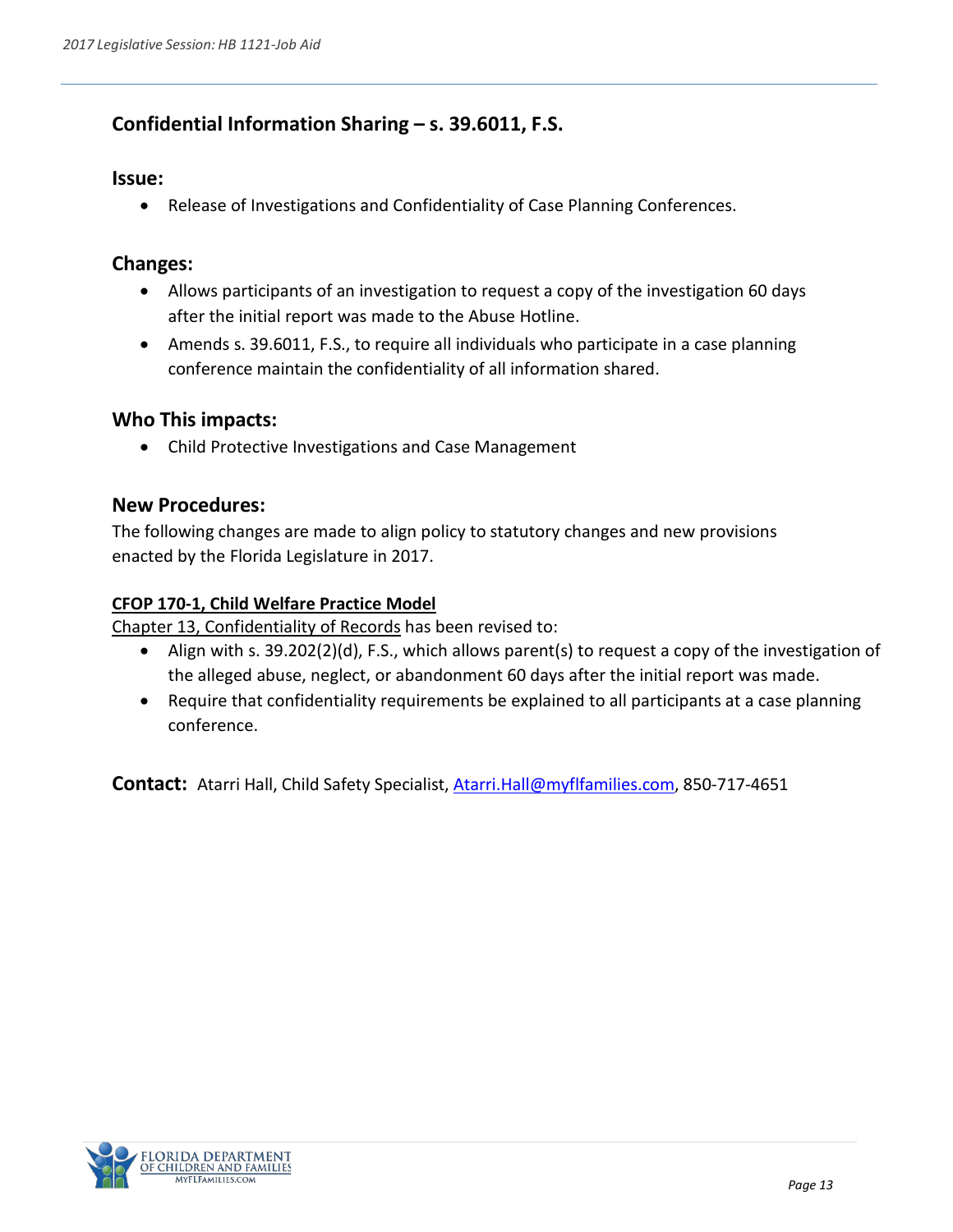# <span id="page-14-0"></span>**Background Screening of Employees in Residential Group Care Facilities – s. 39.202(2)(a)6, F.S.**

#### **Issue:**

• Establishes additional requirements for Background Screening of Employees in Residential Group Care Facilities

#### **Changes:**

- Allows the Department to use confidential information from the Abuse Hotline for employment screening of caregivers in residential group homes.
- Allows for the review of a person employed as a caregiver in a licensed residential group home who is named in any capacity in three or more reports of abuse, neglect, or exploitation within a five-year period for the purpose of employment screening.

#### **Who This Impacts:**

- All child-caring agencies licensed by DCF.
- All employees employed as caregivers in a child placing agency licensed by the Department are required to comply with this statute.

#### **Next Steps:**

- OCW and DCF background screenings are wrapping up a pilot to conduct these screenings for new employees.
- The Department is developing a process for existing employees.

**Contact:** Xiomara Turner, Statewide Foster Care Licensing Specialist, [Xiomara.Turner@myflfamilies.com,](mailto:Xiomara.Turner@myflfamilies.com) 850-717-4659 (Office)

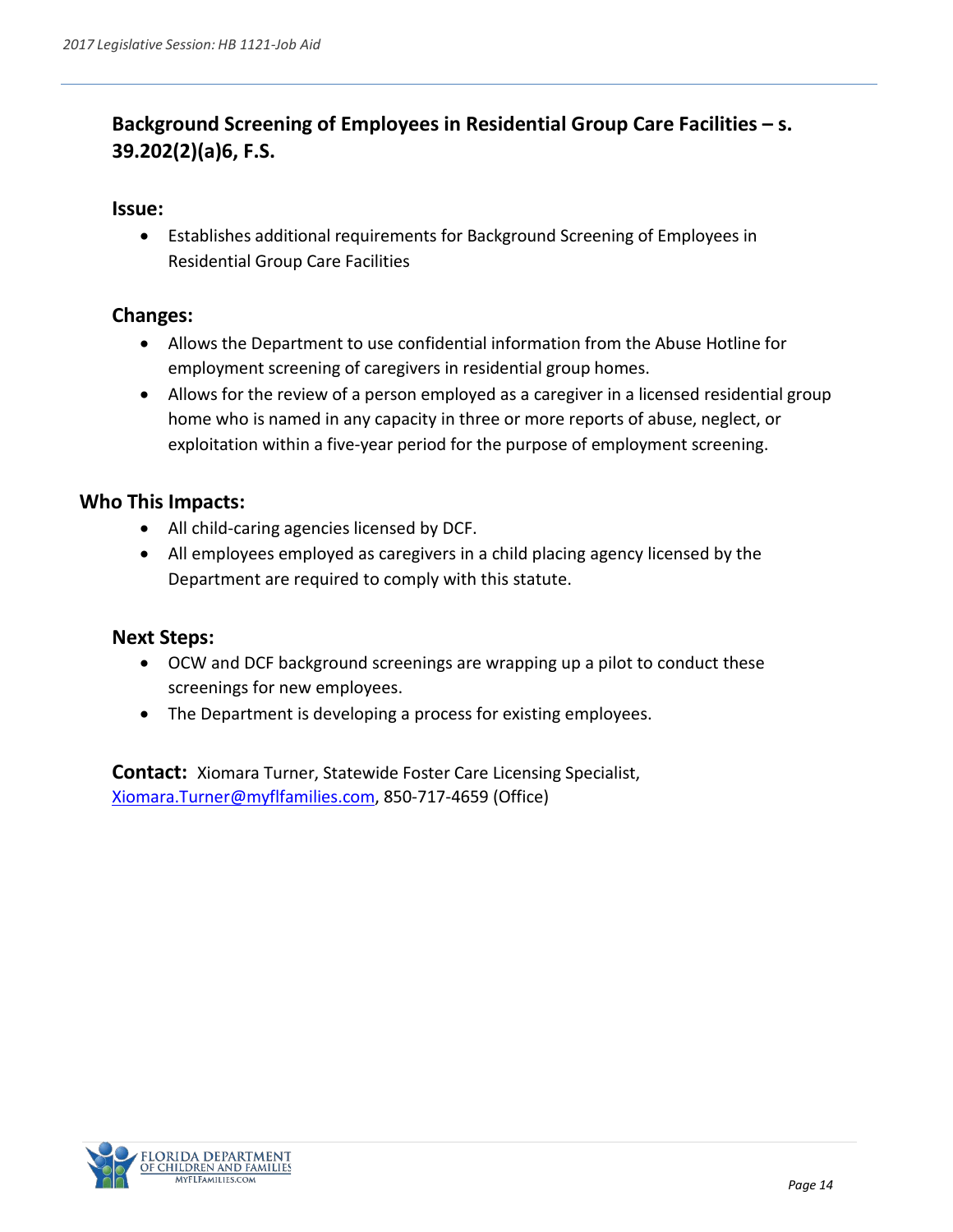# <span id="page-15-0"></span>**Assessment and Placement of Dependent Children – s. 39.523, F.S.**

#### **Issue:**

• Establishes an assessment process for all children placed in out-of-home care.

#### **Changes:**

- Requires a comprehensive placement assessment process to be completed to determine the level of care needed by the child and to match the child with the most appropriate placement.
- Requires the appropriate CBC Lead Agency or subcontractor to coordinate a multidisciplinary team staffing with all available individuals currently involved with the child (the new language includes a list of possible individuals to be included) to determine the most appropriate, available placement of the child.
- Requires all placement assessments and placement decisions to be documented in the Florida Safe Families Network (FSFN).
- Requires the placement decision for each child to be reviewed as often as necessary to ensure permanency for the child and address special issues.
- Codifies existing Department policy by requiring the Department to collect and post data on its website for out-of-home placements and to update the information on the website January 1 and July 1 of each year.
- Allows the Department to adopt rules to implement this section.
- Makes January 1, 2018, the effective date of this section only.

#### **Who This Impacts:**

- The placement of every child in out-of-home care
- The Department, Community-Based Care Lead Agencies, and Case Management Agencies

#### **Next Steps:**

• The Department will work in collaboration with the Florida Coalition for Children to develop a plan for training on the new requirements and development of the placement assessment tool and process.

**Contact**: Courtney M. Smith, MSW, Permanency and Well Being Manager, [Courtney.Smith@myflfamilies.com,](mailto:Courtney.Smith@myflfamilies.com) 850-717-4660 (Office)

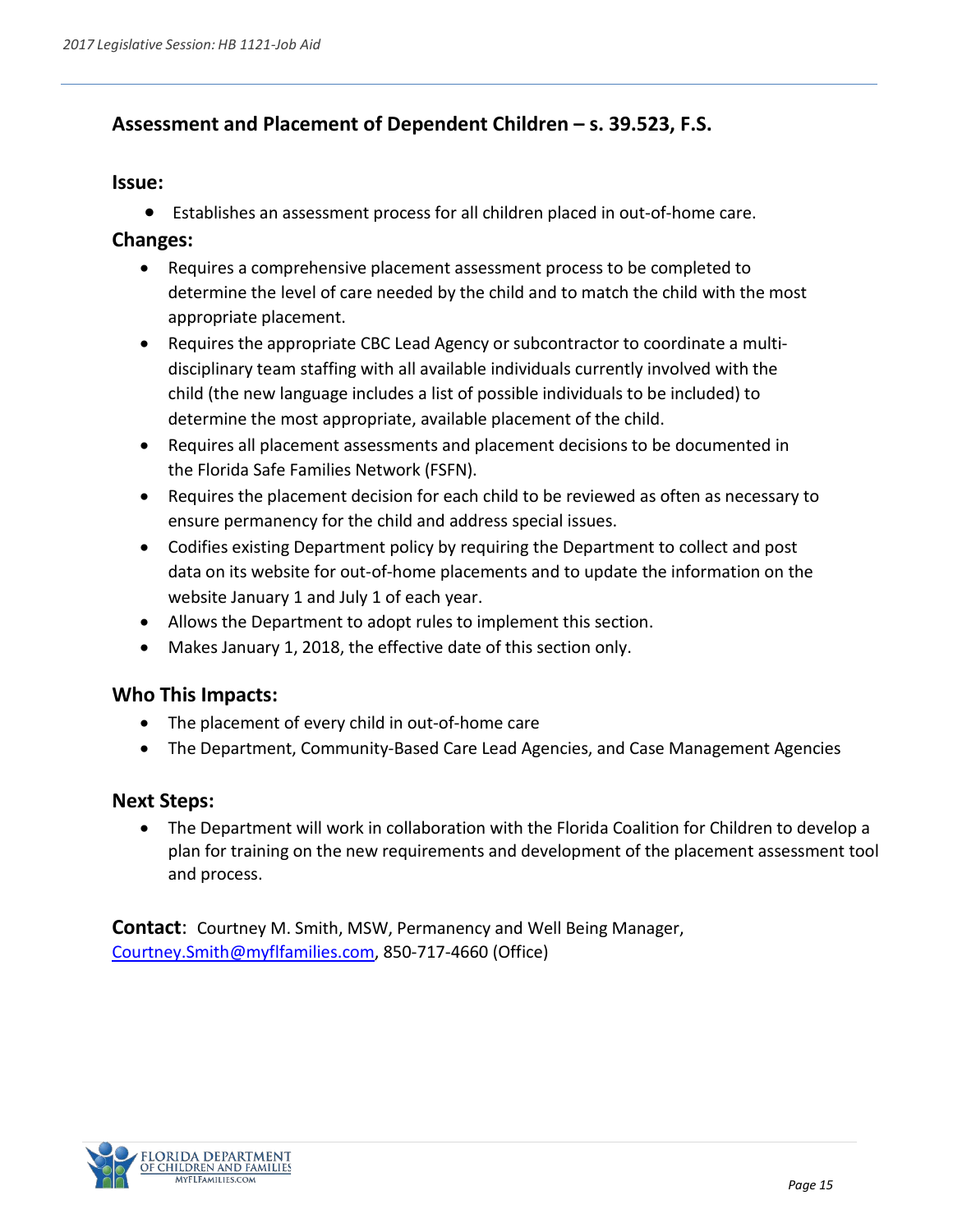### <span id="page-16-0"></span>**Relative/Nonrelative Caregiver Program – s. 39.5085, F.S.**

#### **Issue:**

• Clarifies eligibility criteria for the Relative and Non-Relative Caregiver Program.

#### **Changes:**

- Clarifies that the program will be established, implemented, and operated by rule as deemed necessary by the Department.
- The Department shall determine eligibility for the program.
- Clarifies that a caregiver is not eligible under the relative or non-relative guidelines for the program if the parent or stepparent resides in the home.
- Clarifies that a relative or non-relative will be eligible for payment through this program for the minor parent and minor parent's child if all other eligibility requirements are met.

#### **Who This Impacts:**

• The Department, Case Management, Relative and Non-Relative Caregivers

#### **Next Steps:**

• The Department will make updates to the Relative and Non-Relative Caregiver CFOP 170-10, Chapter 9, to align with the changes in statue.

**Contact:** Courtney M. Smith, MSW, Permanency and Well Being Manager, [Courtney.Smith@myflfamilies.com,](mailto:Courtney.Smith@myflfamilies.com) 850-717-4660 (Office)

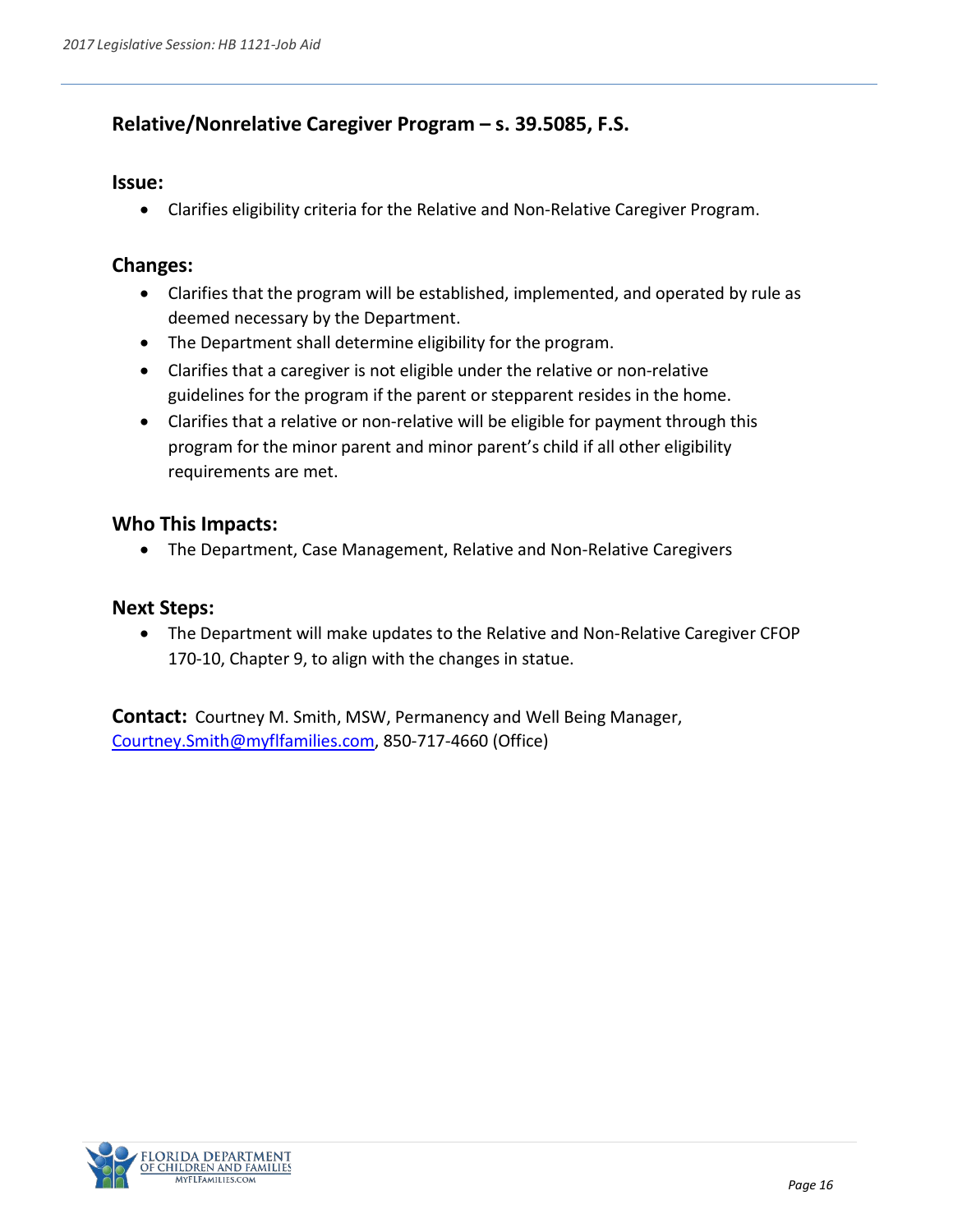# <span id="page-17-0"></span>**Quality Group Home Accountability System – s. 409.996(22), F.S.**

#### **Issue:**

• Establishes a statewide group home accountability system.

#### **Changes:**

- Requires the Department in collaboration with the Florida Institute for Child Welfare and other stakeholders. Including CBC Lead Agencies and other service providers, to develop a statewide accountability system for residential group care providers based on measurable quality standards.
- Provides a list of items to be included in the accountability system.
- Requires the Department to submit an annual report on residential group care providers to the Governor, President of the Senate, and Speaker of the House of Representatives on October 1 of each year, with the first report due October 1, 2017.
- Provides rulemaking authority for the Department to administer this subsection.
- Requires the accountability system to be implemented by July 1, 2022.

#### **Who This Impacts:**

• All child-caring agencies licensed by DCF, DCF Regional Licensing staff, Community-Based Care Lead Agencies, Case Management Agencies, and the children of Florida

#### **Next Steps:**

• OCW, the Florida Institute of Child Welfare, and community stakeholders will form a workgroup to use the existing Group Care Quality Standards Assessment Tool that is currently being fieldtested to develop the accountability system.

**Contact:** Xiomara Turner, Statewide Foster Care Licensing Specialist, [Xiomara.Turner@myflfamilies.com,](mailto:Xiomara.Turner@myflfamilies.com) 850-717-4659 (Office)